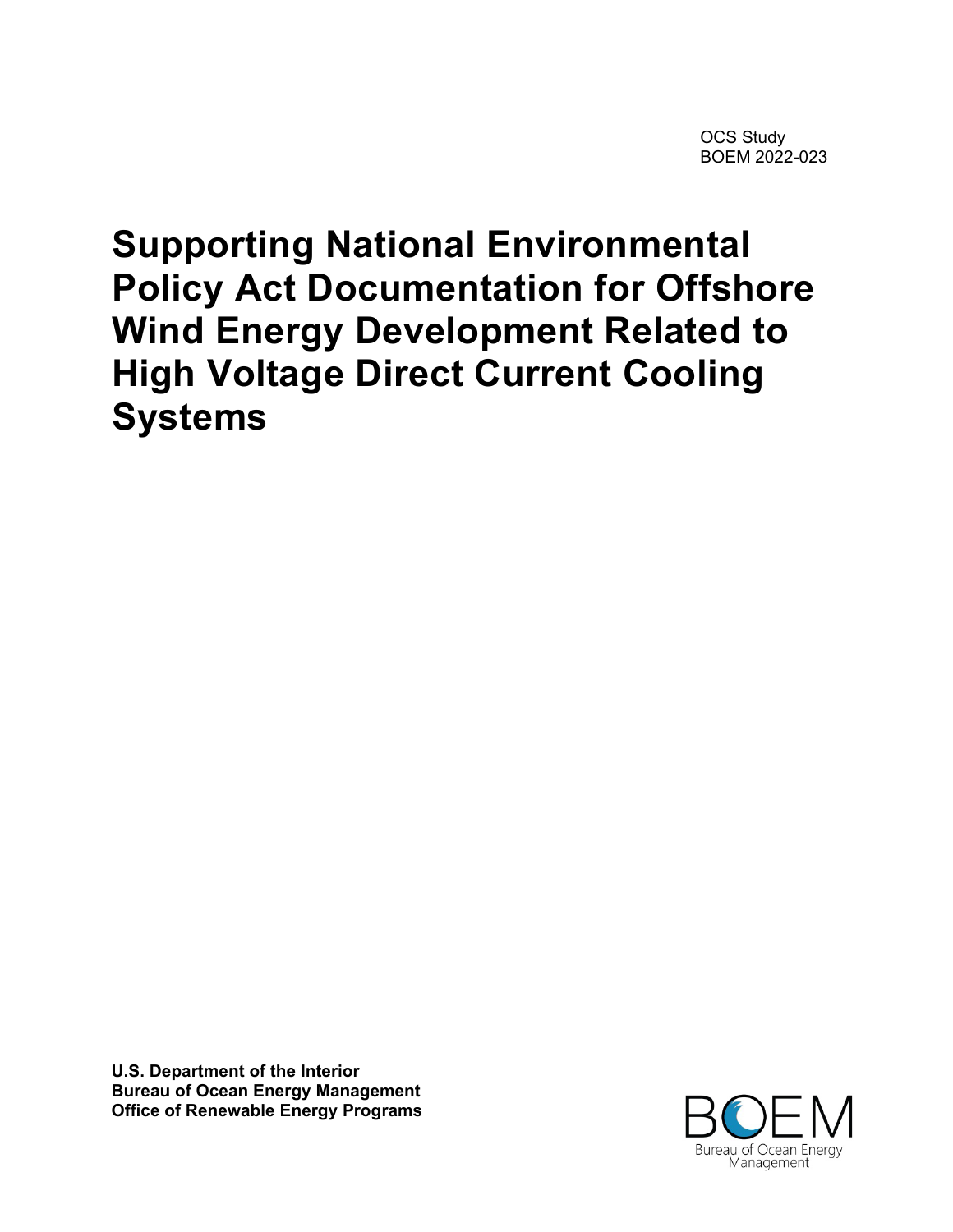# **Supporting National Environmental Policy Act Documentation for Offshore Wind Energy Development Related to High Voltage Direct Current Cooling Systems**

April 2022

Authors: Pamela Middleton Bethany Barnhart

Prepared under BOEM Call Order #140M0122F0004 By Booz Allen Hamilton 8283 Greensboro Ave McLean, Virginia

**U.S. Department of the Interior Bureau of Ocean Energy Management Office of Renewable Energy Programs**

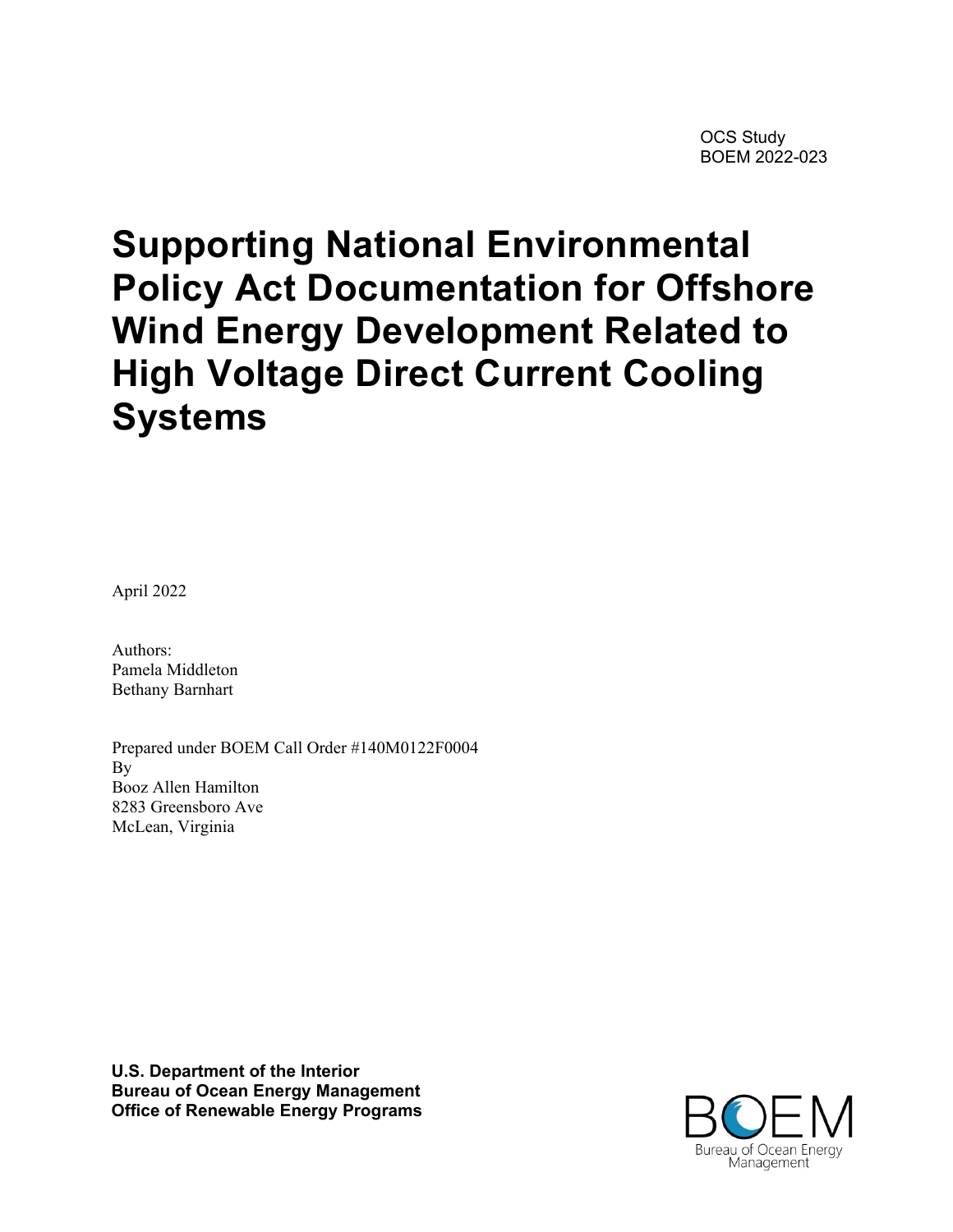#### **DISCLAIMER**

Study concept, oversight, and funding were provided by the U.S. Department of the Interior, Bureau of Ocean Energy Management (BOEM), Office of Renewable Energy Programs, Sterling, VA, under Call Order 140M0121F0012. This report has been technically reviewed by BOEM, and it has been approved for publication. The views and conclusions contained in this document are those of the authors and should not be interpreted as representing the opinions or policies of the US Government, nor does mention of trade names or commercial products constitute endorsement or recommendation for use.

#### **REPORT AVAILABILITY**

To download a PDF file of this report, go to the US Department of the Interior, Bureau of Ocean Energy Management website and search on 2022-023. The report is also available at the National Technical Reports Library at [https://ntrl.ntis.gov/NTRL/.](https://ntrl.ntis.gov/NTRL/)

#### **CITATION**

Middleton, P., Barnhart, B. 2022. Supporting National Environmental Policy Act Documentation for Offshore Wind Energy Development Related to High Voltage Direct Current Cooling Systems. Washington (DC): U.S. Department of the Interior, Bureau of Ocean Energy Management. OCS Study BOEM 2022-023. 13 p.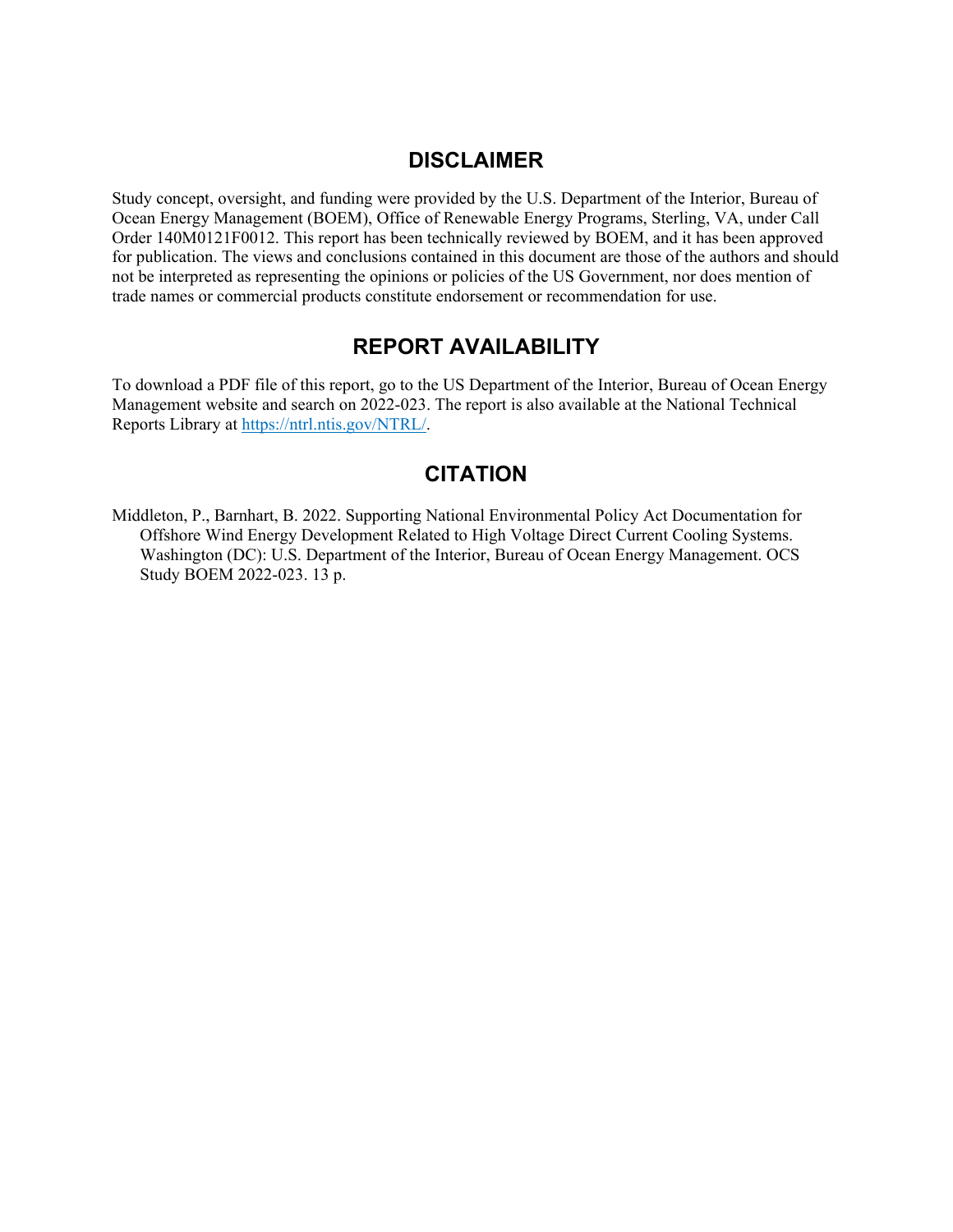## **Contents**

| $\mathbf{1}$   |     |  |  |
|----------------|-----|--|--|
| $\overline{2}$ |     |  |  |
| 3              |     |  |  |
|                | 3.1 |  |  |
|                | 3.2 |  |  |
| $\overline{4}$ |     |  |  |
| 5              |     |  |  |
| 6              |     |  |  |
| $7^{\circ}$    |     |  |  |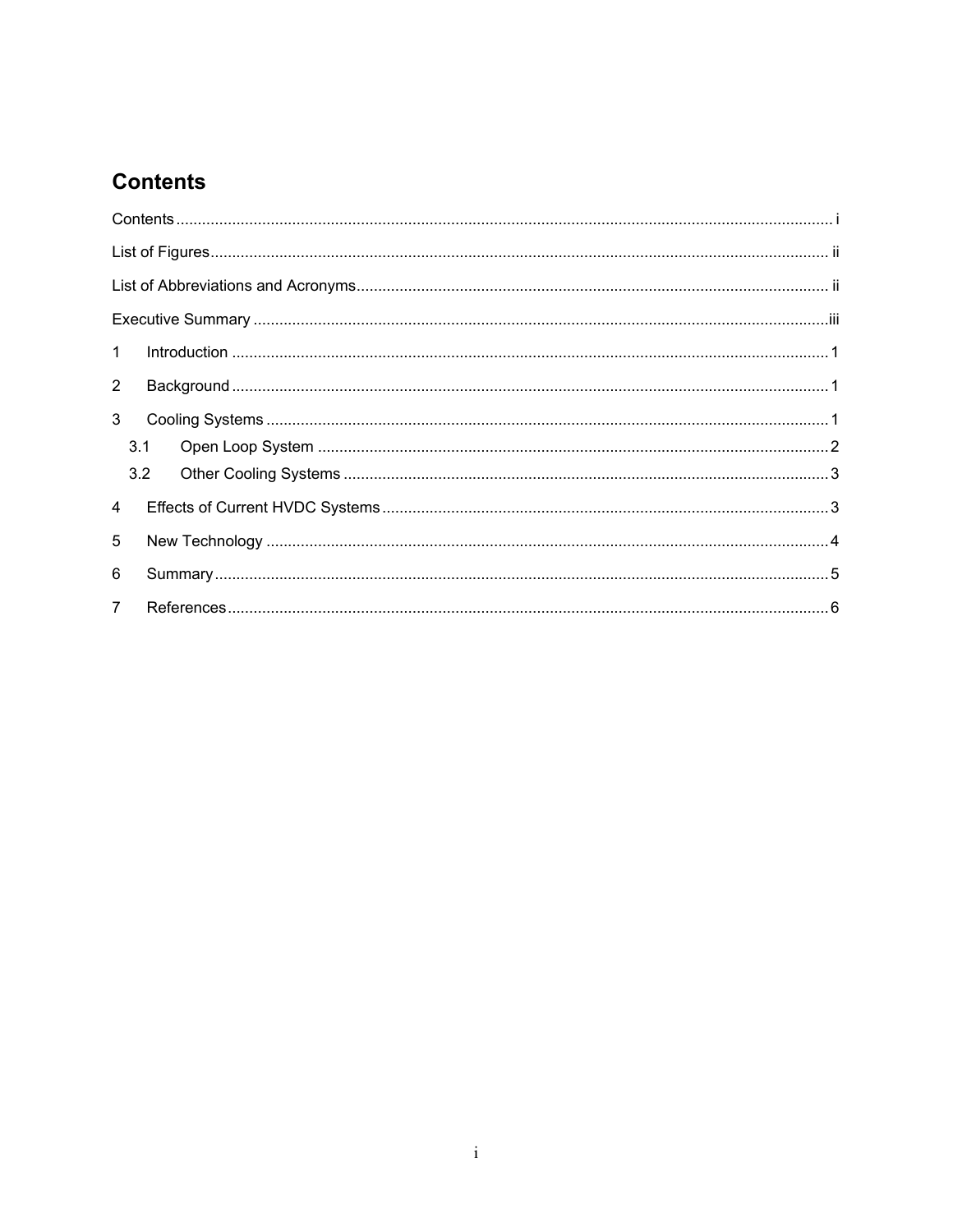# **List of Figures**

Figure 1. Diagram of an Open Loop HVDC Filtration System ......................................................................2

# **List of Abbreviations and Acronyms**

| AC           | <b>Alternating Current</b>                      |
|--------------|-------------------------------------------------|
| <b>BOEM</b>  | Bureau of Ocean Energy Management               |
| DC.          | <b>Direct Current</b>                           |
| <b>EPA</b>   | <b>Environmental Protection Agency</b>          |
| <b>GW</b>    | Gigawatt                                        |
| <b>HVDC</b>  | <b>High Voltage Direct Current</b>              |
| МW           | Megawatt                                        |
| <b>NPDES</b> | National Pollutant Discharge Elimination System |
| <b>OCS</b>   | <b>Outer Continental Shelf</b>                  |
| U.S.         | <b>United States</b>                            |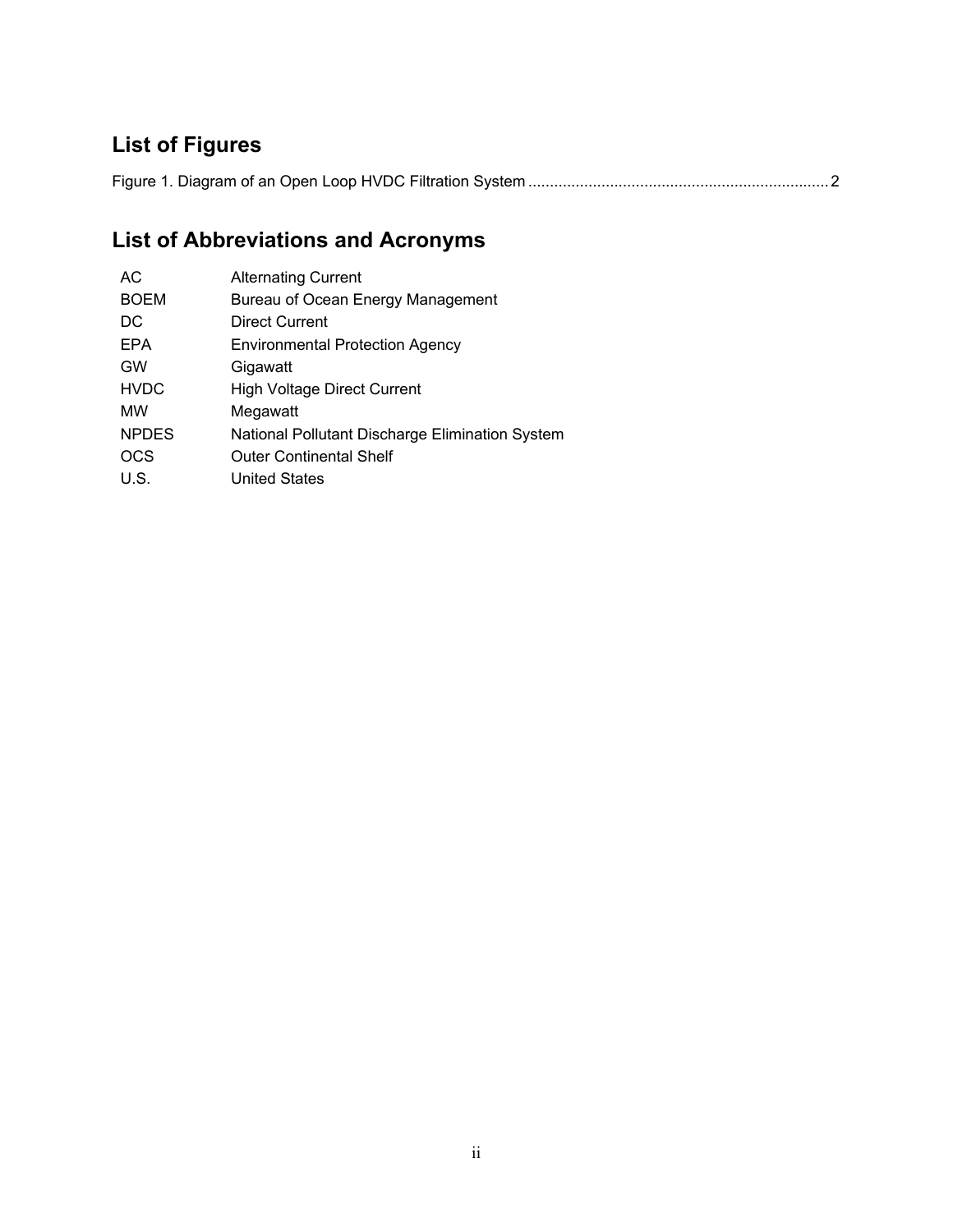#### **Executive Summary**

Offshore wind development on the Atlantic Outer Continental Shelf is moving further offshore, and with the distance, comes the challenge of effectively transporting the power to users onshore. Alternating current (AC) generated from wind turbines may be transported onshore when the wind farm is within about 30 miles (50 kilometers). When a wind farm is located further than 30 miles from shore, additional equipment is required to effectively move this energy onshore without encountering significant losses of power during transmission. A high voltage direct current (HVDC) system is used to convert AC power to direct current (DC), which is capable of being transported longer distances without significant power losses. The conversion process from AC to HVDC generates heat as a byproduct, and the systems require cooling to protect the equipment from damage and breakdown. Concerns have been raised to the Bureau of Ocean Energy Management (BOEM) about how HVDC systems are cooled and the impacts of the cooling systems to the environment. As of 2022, innovations in cooling systems are being studied and developed, but so far, no new systems are tested and available for use on a commercial scale.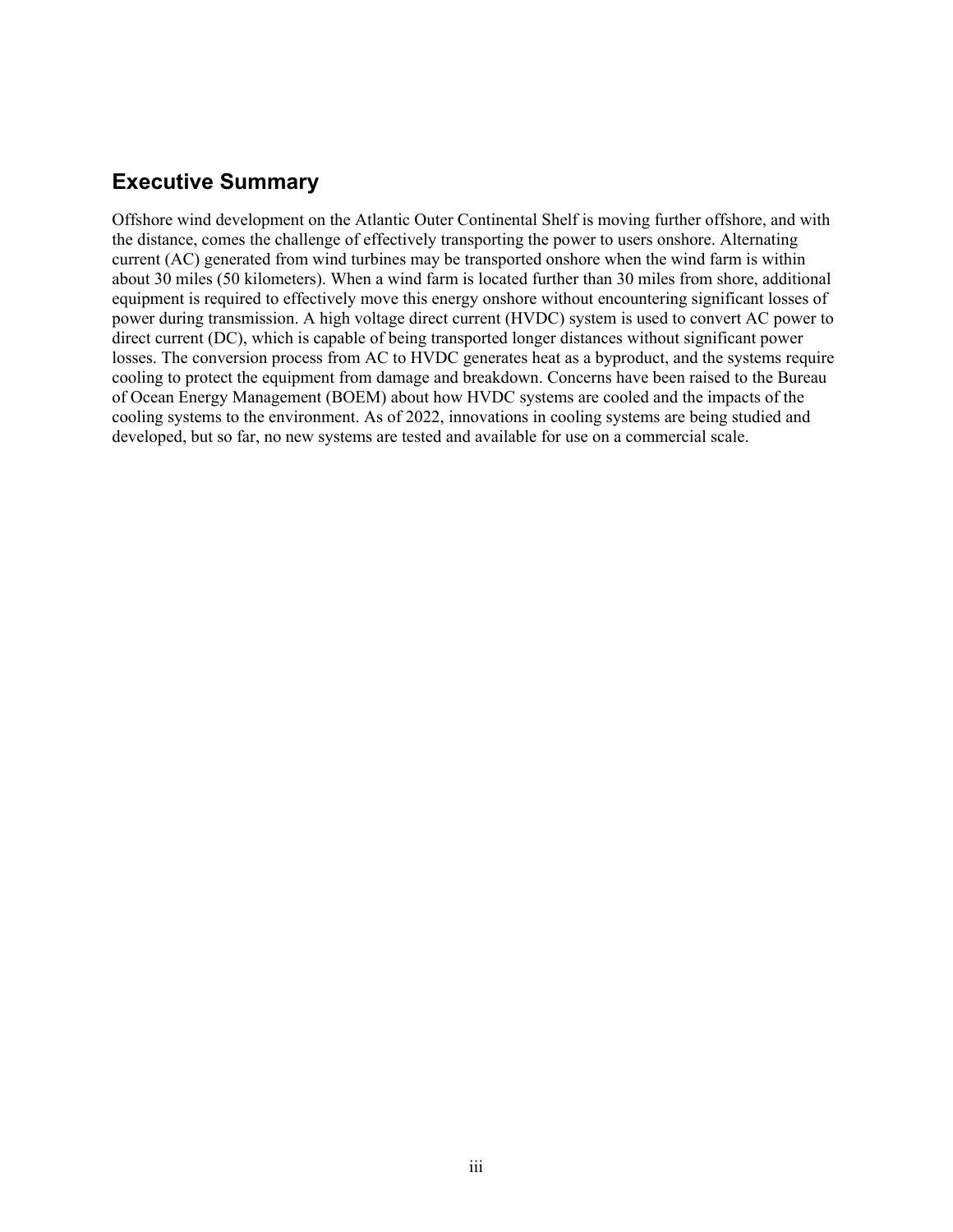### **1 Introduction**

Offshore wind development on the Atlantic Outer Continental Shelf (OCS) is growing as the United States (U.S.) expands renewable energy generation. As wind energy development moves further offshore, transporting the energy back to land and the communities that will use the electricity is an integral part of the offshore wind farm. When a wind farm is located about 30 or more miles (50 kilometers) from shore, additional equipment is used to more effectively move this energy onshore to the electrical grid. A high voltage direct current (HVDC) system is used in an offshore wind farm to convert alternating current (AC) to direct current (DC) for transport to shore. Because of the large amount of heat generated during the conversion of AC to DC, these systems must be cooled when operating. Concerns have been raised about how HVDC systems are cooled and the impacts of the cooling systems to the environment. Additionally, there are inquiries about alternative cooling systems that could be applied to HVDC systems.

This paper provides a brief overview of the HVDC system, how the systems are presently cooled, the effects of current cooling systems, and any feasible options for cooling HVDC systems.

#### **2 Background**

The electricity generated by wind turbines and other power plants is AC, which is the current used in American homes. Larger quantities of electricity can be made from an AC generator, which is one of the reasons why AC is generated by wind turbines. Onshore, when electricity is transported from where it is generated to where it is used, AC can be moved across high voltage electrical lines for relatively long distances. This is achieved by the aboveground configuration of power lines and transformers.

Offshore wind farms transmit high voltage AC electricity when distances from shore do not result in significant losses of voltage. Many offshore wind projects in the U.S. opt to use AC power due to proximity to shore, the amount of power being produced, and higher cost of investment in an HVDC system. AC power does not travel as effectively through underwater cables over longer distances, limiting AC cable lines to about 30 miles (50 kilometers) offshore before power losses and cost make AC increasingly prohibitive (Breseti, Kling, Hendriks, & Vailati, 2007).

Converting high voltage electricity from AC to DC for long-range bulk transmission from offshore wind farms reduces losses of power experienced on AC transmission lines and becomes cost effective within 37 to 60 miles from shore (BVGassociates, 2019; ICF, 2018). When electricity is generated offshore, it is converted from AC to DC for transmission from the offshore wind farm, then converted back to AC onshore for distribution and use by consumers. The offshore conversion from AC to DC is accomplished through an HVDC system located in the wind farm. The HVDC system converts AC to DC, creating a byproduct of heat in the process. For the system to operate continually, the portion of the conversion equipment that emits heat, called the thyristor, must be cooled (Fisher, et al., 2021).

#### **3 Cooling Systems**

HVDC systems increase in size commensurate with the amount of power being converted. A sample of Atlantic OCS offshore wind projects in development and operation show an average of 520 megawatts (MW) of energy expected to be produced, with future offshore wind farms expecting up to 1 to 2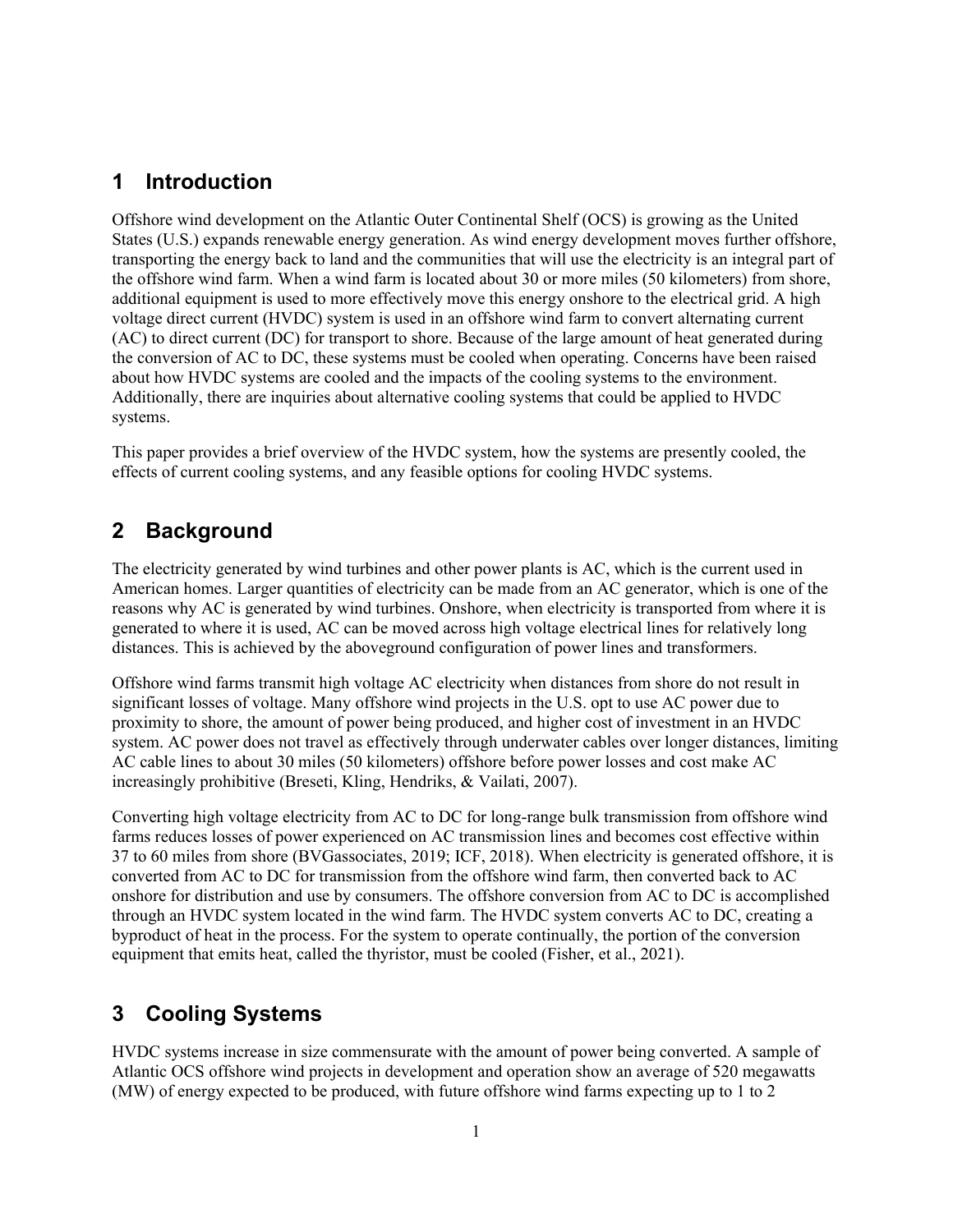gigawatts (GW) of production (Orsted, 2022). Presently, HVDC system structures for an offshore wind farm range from about 200 to 400 feet long, 140 to 350 feet wide, 80 to 300 feet high, and weigh several thousand tons (Mayflower Wind Energy, LLC, 2021; Sunrise Wind, LLC, 2021; Siemens, 2015; Kirchgeorg, et al., 2018). These structures are likely to get larger as offshore wind farms grow and move further offshore.

#### **3.1 Open Loop System**

The most effective way to cool large HVDC systems is by using deionized water in a closed system. The deionized water is then cooled by sea water pumped through a heat exchanger, absorbing heat from the deionized water. This open loop cooling process allows continual operation of the HVDC converter. Sea water is filtered to remove small particles, sand, and other elements to about 500 microns. Chemicals, such as sodium hypochlorite may be added to prevent growth in the system, with an estimated concentration of 10-200 parts per million as proposed for the Mayflower Wind project (Mayflower Wind Energy, LLC, 2021) The filtered, heated water is then discharged back into the ocean [\(Figure 1\)](#page-7-0).

#### **Power Generation - Offshore Wind Park**

Protecting of Seawater heat exchanger on HVDC Converter Platform



#### <span id="page-7-0"></span>**Figure 1. Diagram of an Open Loop HVDC Filtration System**

#### (Bollfilter, 2022)

HVDC systems are used across the globe where electricity is moved over long distances on land or offshore, in cases where energy is transferred across borders with different electrical grid systems, or where renewable energy is connected to an existing electrical grid. Purified water is the cooling source for these systems, and open loop systems, where cold water is pumped in for cooling and heated water is discharged back into the ocean or other water bodies is the standard design of these systems. Open loop systems are used for cooling many types of power generation, including coal, natural gas, thermoelectric, and nuclear (U.S. Energy Information Administration, 2011).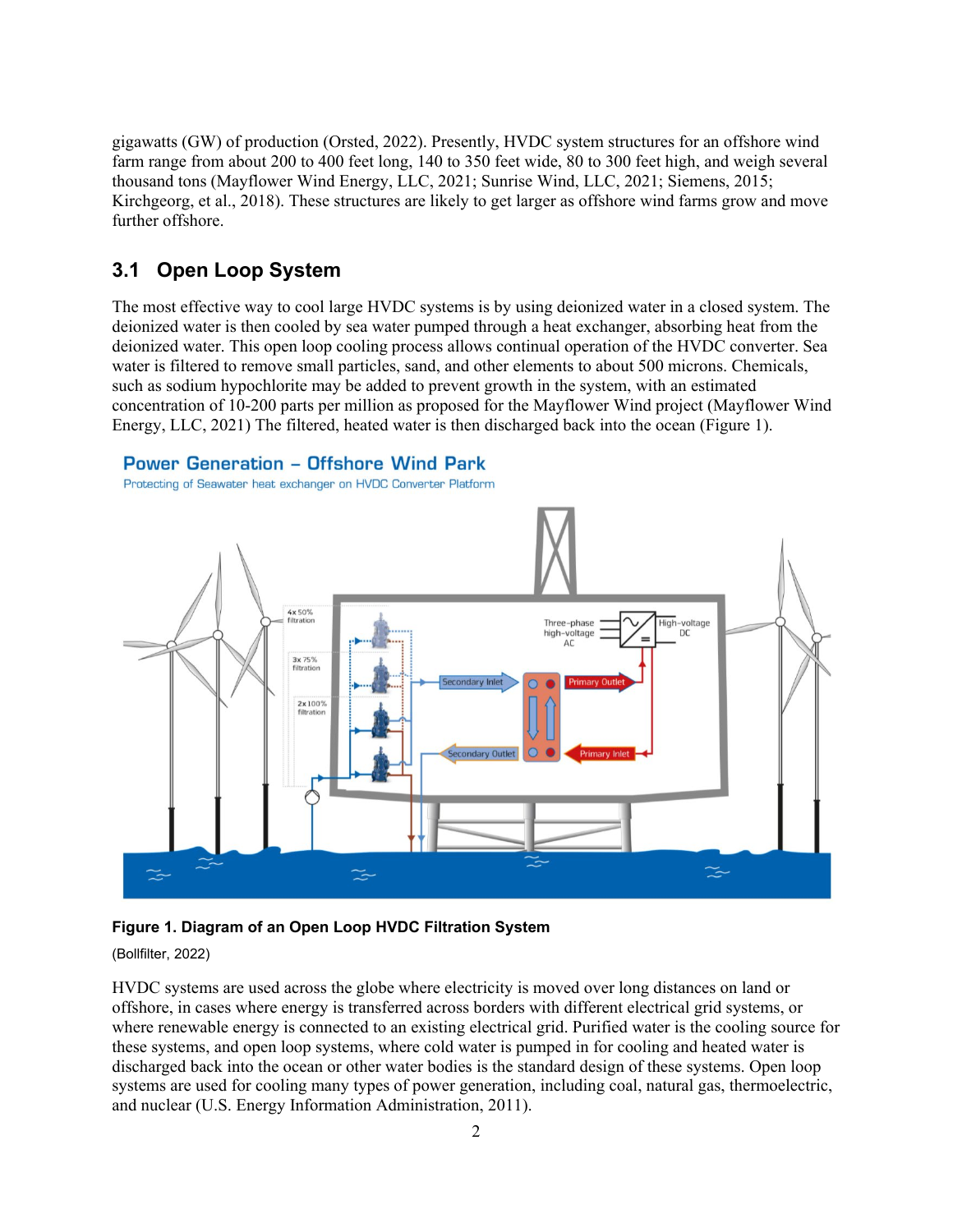### **3.2 Other Cooling Systems**

The wind farm size and offshore location of the HVDC dictates the requirements of the cooling systems. Additionally, platform/enclosure size, weight, and cost are factors in system designs. The corrosive nature of the offshore location requires the HVDC equipment be enclosed, which limits air cooling capabilities (Kirchgeorg, et al., 2018). The amount of heat is a factor in cooling requirements, and water can transfer the most heat away from the system. In a common closed loop system, air is used to cool the water, generally by a large bank of electric powered fans. Other closed loop air cooling systems use refrigerant gasses (such as chlorofluorocarbons and hydrochlorofluorocarbons) to pull heat from water, then dissipate the heat with fans into the ambient air. Refrigerant systems require power for operation and the refrigerant gasses must be replenished over time. Presently, refrigerant systems are not used for cooling HVDC systems offshore due to capacity limitations. Adiabatic systems are semi-closed loop fan systems designed to use water to increase cooling capacity through evaporation. Some adiabatic systems may operate as closed loop systems when temperatures allow the fans to cool the internal systems without the evaporative systems being engaged. These systems require a supply of freshwater on site, and it must be replenished regularly to ensure uninterrupted service. (ABB, 2016)

In other systems, chemicals are combined with water in certain circumstances. Glycol is added to water where temperatures are consistently below 32 degrees Fahrenheit to prevent freezing, although pure water has a larger cooling capacity in these systems. If glycol is required, an air-cooled, closed loop system is used. These systems have yet to be applied offshore because most offshore wind farm locations do not reach freezing temperatures frequently. These systems are less effective from a cooling standpoint, and the weight and size constraints are a concern offshore. (Stomberg, Abrahamsson, & Saksvik, ND)

The required number of fans to cool heated HVDC water within a platform facility is space and cost prohibitive, in addition to the electrical requirements to power a large bank of cooling fans. Weight is a factor in cooling water within a facility. One gallon of sea water is approximately 8.56 pounds. If a cooling system circulates 343,424 gallons an hour, the weight of the water alone would be nearly 3 million pounds (1,500 tons), making air cooling water on an offshore platform prohibitive solely from a weight perspective.<sup>[1](#page-8-0)</sup>

## **4 Effects of Current HVDC Systems**

HVDC systems are used in a range of electrical transmission systems around the world. In the U.S., as of early 2022, only two federal offshore wind projects are proposing to use these systems. The remainder of the wind farms are using or have proposed to use AC due to their proximity to shore. BOEM has identified cumulative impacts from electromagnetic effects from the HVDC transmission cables and notes an Environmental Protection Agency (EPA) National Pollutant Discharge Elimination System (NPDES) permit requirement for the cooling system discharge (BOEM, 2019). However, some effects to marine species from the HVDC system may occur from the intake pipes and discharge outflow. NEPA analysis for offshore HVDC systems is in progress, but comparisons may be made to other sea water intake systems, such as desalinization plants, to assess effects from intake pumping and filtration systems.

Filtration systems on intake pipes capture small particles, such as sand grains, but also filter larvae of marine species and plankton that other marine species consume. For one proposed U.S. offshore wind project, the filter removes particles larger than 500 microns (Mayflower Wind Energy, LLC, 2021). Most

<span id="page-8-0"></span><sup>&</sup>lt;sup>1</sup> Filter circulation based on the Siemens BorWin2 HVDC Platform (Siemens, 2015).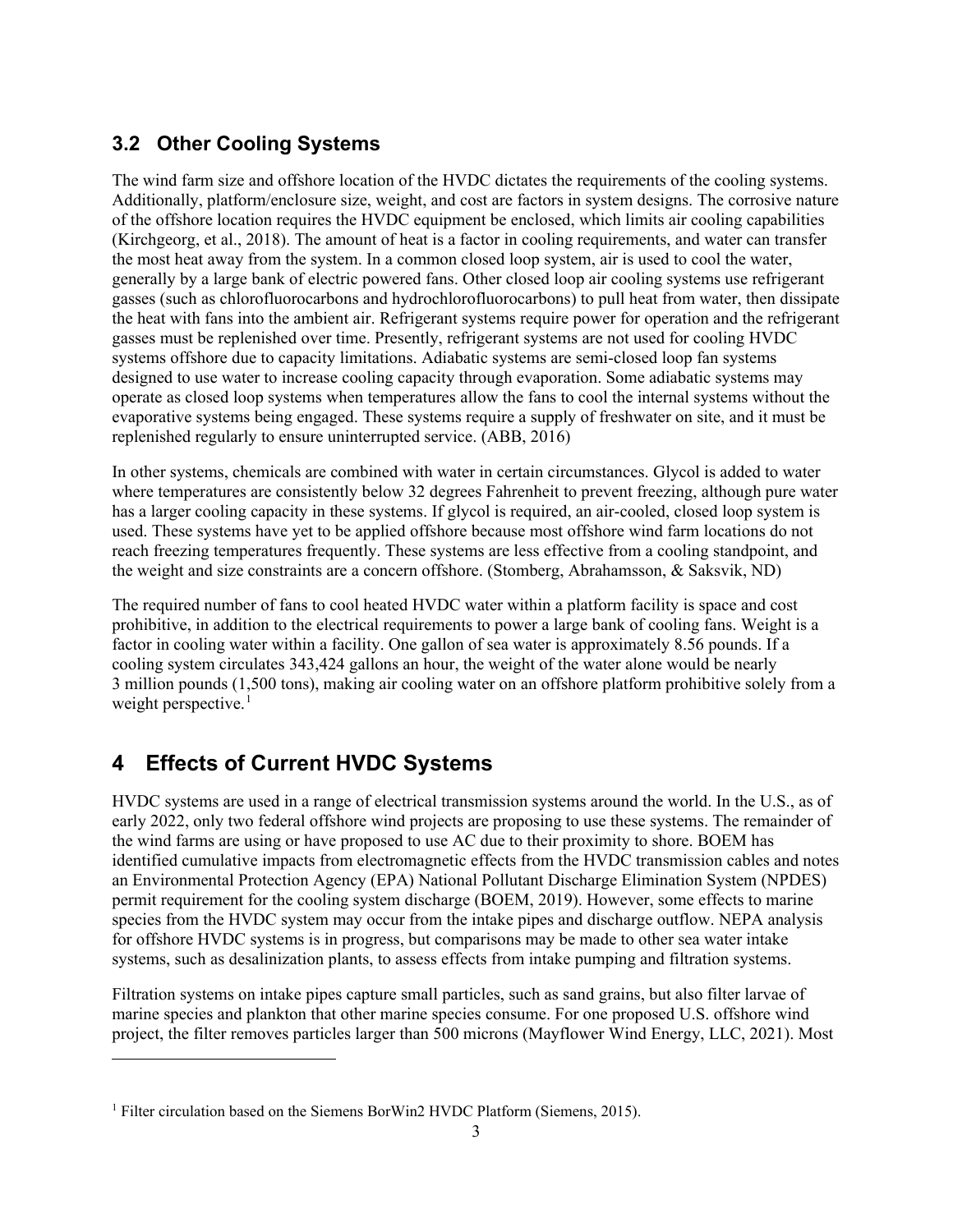filtration systems backflush filters to allow for continuous use, so the collected filtrates will eventually return to the ecosystem; however, larval species will be lost and will not grow to maturity. The number of larval fish and invertebrates lost in the process is difficult to measure. Losses of larval food sources for other species is notable, in addition to the larval species that do not survive to maturity. It is unclear how many marine species do not mature to reproduce and provide fish and shellfish for human and animal consumption.

For the same offshore wind project, the intake pipes are planned to be located about 30 feet above the seafloor where the proposed project depth is about 164 feet, approximately 130 feet below the surface (Mayflower Wind Energy, LLC, 2021). Depending on the species, many juvenile fish grow in shallower water, closer to shore; but this is not true for all species of fish or shellfish. Some small and young fish may be caught in the inflow system and become injured or expire. The velocity of the pump determines the pull of inflow and which species may be vulnerable. Screens and other systems can protect small marine life from intakes to prevent damage or mortality.

Placement of the intake pipe opening depth and velocity of the pump system can mitigate effects to fish and marine species. The depth of the intake opening can be placed where fewer marine species are found, reducing the risk of harm to smaller fish or invertebrates. Studies on mitigation measures for desalination plants considered screening that essentially deflects small species away from intakes. Pre-filtering processes for larval and small organisms have been studied in desalination intakes to help protect these organisms and return them to the ocean unharmed. As advances in engineering are available, mitigation to reduce harm to plankton, larval species, and small marine species may be applied. (Jenkins, 2008)

Temperatures of the discharge water have not been documented for the proposed wind farms on the OCS to date. The warmer outflow from HVDC is generally accepted as a minimal effect that will be absorbed and transition to ambient temperature over time (Sunrise Wind, LLC, 2021). Studies have shown that some localized effects could occur in the area surrounding the outlet pipe until mixing or equilibrium of the water temperature is achieved. Within this localized area, some species may move to cooler water; however, other species could find the warmer temperature more desirable (Natural Resources Defense Council, 2014). Given the single point outlet within the large mass of surrounding ocean, effects from the warm water are likely to be extremely minimal. Similar conclusions have been made for any chemicals added to prevent growth within the seawater system. Both potential impacts to surrounding sea water are required to be permitted through EPA's NPDES system (Mayflower Wind Energy, LLC, 2021).

#### **5 New Technology**

Research on other HVDC cooling systems is being conducted to identify alternative cooling mechanisms. A study, called COOLWIND, funded by a grant agreement with the European Union, is considering the feasibility and effectiveness of placing a heat exchanging system within the ocean, using the ambient temperature of the sea to cool the water within a closed loop system. This could be a novel solution to filtering sea water, removing plankton, diatoms, and other nutrients used by marine animals, and discharging sterile, warm water into the ocean. Additionally, little to no new equipment would be added to the converter platform structure allowing a standard HVDC assemblage to be used. This research began in 2019 and is scheduled to be complete in 2023. COOLWIND is a technology to monitor as a future option for locations with cooler sea temperatures. (European Commission, 2021)

Another study by Fischer, et. al., is considering closed-loop cooling systems using alternate fluids to absorb heat. The study team is testing heat transfer fluids using phase change dispersion. The subject fluid has low viscosity, which induces isothermal cooling as it melts. Study results show that the phased change dispersion fluids are more effective coolants than pure water. While only in the early stages of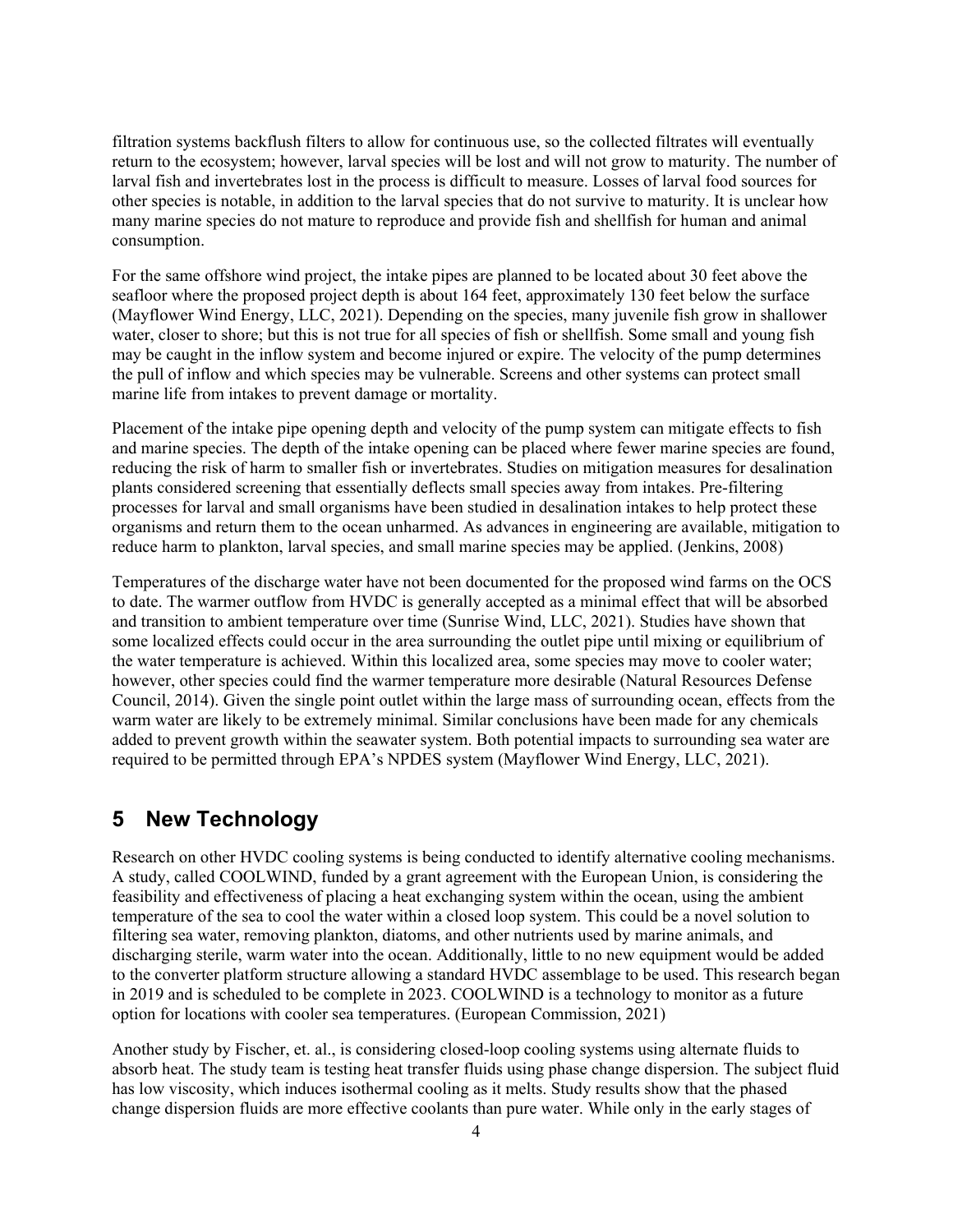research, it is possible that this or other advances in cooling technology may rise to commercial production in the coming decades. (Fisher, et al., 2021)

These and other cooling technology could provide meaningful alternatives in the future to reduce the effects of open loop cooling systems offshore. Presently, open loop cooling systems are the only commercially available and demonstrated reliable systems available for AC to DC conversion offshore and provide the most effective and cost-efficient solutions for cooling offshore HVDC converter stations.

## **6 Summary**

As offshore wind development moves further away from shore and increase in size and energy output, use of HVDC systems is likely to continue. Cooling these systems using current technology requires open loop seawater systems. Potential effects from using the cooling systems include the discharge of heated water, use of chemicals, and trapping of fish larvae. Mitigation techniques, such as engineered screens and filters may help protect small marine life from filtration systems. Ultimately, innovations for cooling HVDC systems to a form of closed loop technology shows the most promise in reducing or preventing the effects of current open loop systems. In the meantime, HVDC systems with open loop cooling play an important role in providing low carbon footprint, renewable energy along the OCS.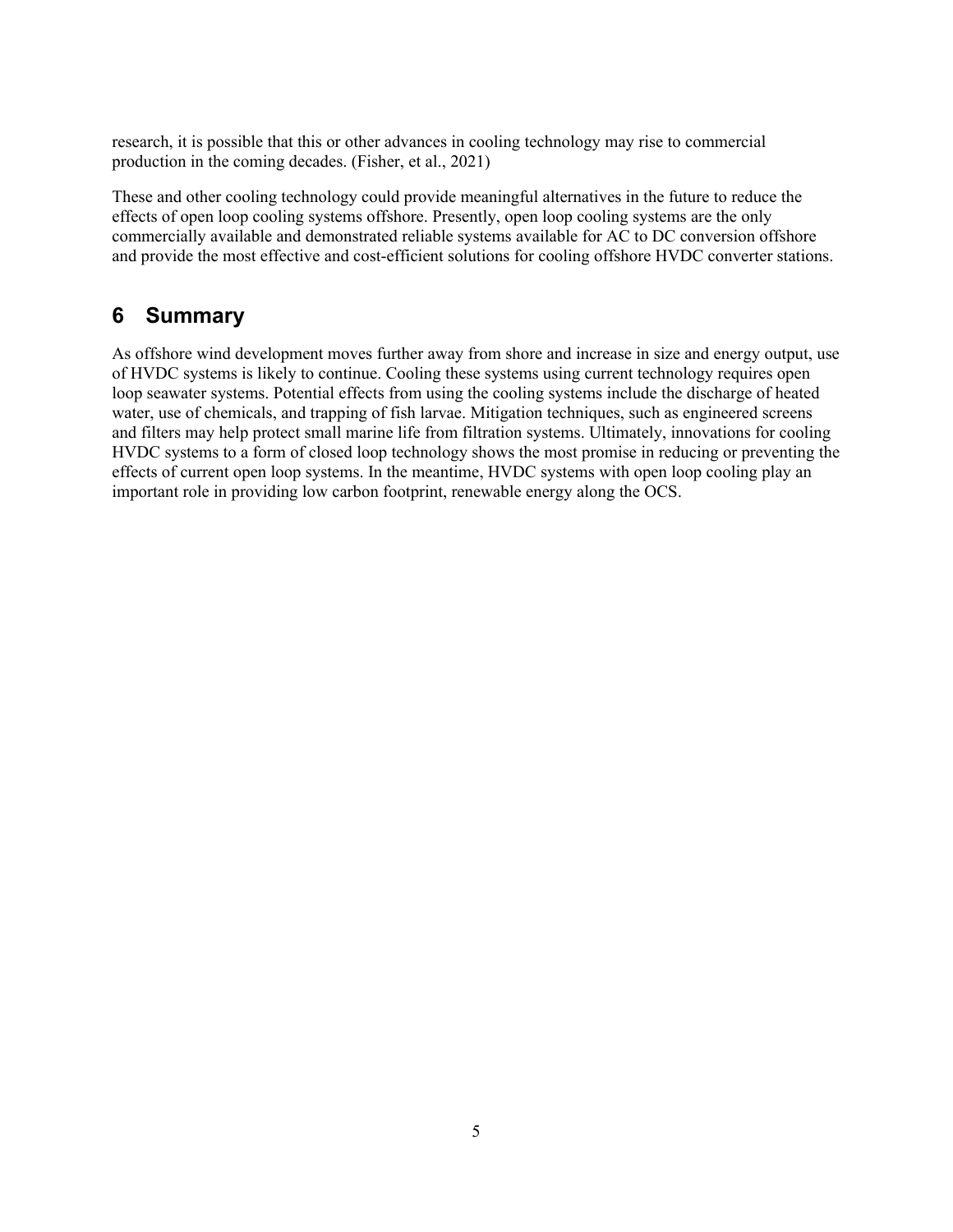#### **7 References**

- ABB. (2016). Swedewater Cooling Systems: Solutions for Reliable Energy Supply. Landskrona, Sweeden. Retrieved February 1, 2022, from https://pdf.directindustry.com/pdf/abbag/swedewater-cooling-systems-solutions-reliable-energy-supply/70728-930366.html
- BOEM. (2019). *National Environmental Policy Act Documentation for Impact-Producing Factors in the Offshore Wind Cumulative Impacts Scenario on the North Atlantic Continental Shelf.* Sterling: U.S. Department of the Interior, BOEM, Office of Renewable Energy Programs.
- Bollfilter. (2022, February 1). *Filtration Solution for Offshore Wind Parks*. Retrieved from Bollfilter: https://www.bollfilter.com/applications/treatment-of-water-systems/offshore-windparks
- Breseti, P., Kling, W., Hendriks, R., & Vailati, R. (2007). HVDC Connection of Offshore Wind Farms to the Transmission System. *IEEE Transactions on Energy Conversion*, 7. Retrieved February 2, 2022, from https://ieeexplore.ieee.org/document/4105997
- BVGassociates. (2019, January). Guide to an Offshore Wind Farm. UK. Retrieved February 2, 2022, from https://www.thecrownestate.co.uk/media/2861/guide-to-offshore-wind-farm-2019.pdf
- European Commission. (2021, February 26). *Horizon 2020: Subsea Cooler for Offshore Wind HVDC Transformer Platforms*. Retrieved January 10, 2022, from European Commission: CORDIS EU Search Results: https://cordis.europa.eu/project/id/873403/reporting
- Fisher, L., Mura, E., Qiao, G., O'Neill, P., von Arx, S., & Ding, Y. (2021, March 12). HVDC Converter Cooling System with a Phase Change Dispersion. *Fluids*. Basel, Switzerland, EU. Retrieved January 19, 2022, from file:///C:/Users/523091/Downloads/fluids-06-00117-v2%20(3).pdf
- ICF. (2018, March). Assessment of the Potential for High‐Voltage Direct Current Transmission to Mitigate Impacts of Non‐Dispatchable Generation Technologies. Fairfax, VA, USA: United States Energy Information Administration. Retrieved February 1, 2022, from https://www.eia.gov/analysis/studies/electricity/hvdctransmission/pdf/transmission.pdf
- Jenkins, S. (2008, July 1). *VOYAGER: HOW DO YOU KEEP INTAKE PIPES AT A DESALINATION PLANT FROM BEING CLOGGED WITH PLANKTON AND SEAWEED?* Retrieved from UC San Diego and Scripps Institution of Oceanography : https://scripps.ucsd.edu/news/voyager-howdo-you-keep-intake-pipes-desalination-plant-being-clogged-plankton-and-seaweed
- Kirchgeorg, T., Weinberg, I., Hornig, M., Baier, R., Schmid, M., & Brockmeyer, B. (2018). Emissions from Corrosion Protection Systems of Offshore Wind Farms: Evaluation of the potential Impact on the Marine Environment. *Marine Pollution Bulletin*, 257 - 268. Retrieved February 3, 2022, from https://reader.elsevier.com/reader/sd/pii/S0025326X18306301?token=3BFEC765CEC03F4F40A F590668C96465EF5C78849A5261BB6A3BA3BFC1BFFC902C726DEDAE24E69E655B8334F B13FC7E&originRegion=us-east-1&originCreation=20220204024404

Mayflower Wind Energy, LLC. (2021). *Construction and Operations Plan.* Sterling: BOEM.

Natural Resources Defense Council. (2014, April). Power Plant Cooling and Associated Impacts: The Need to Modernize U.S. Power Plants and Protect Our Water Resources and Aquatic Ecosystems. New York, New York, USA. Retrieved February 1, 2022, from https://www.nrdc.org/sites/default/files/power-plant-cooling-IB.pdf